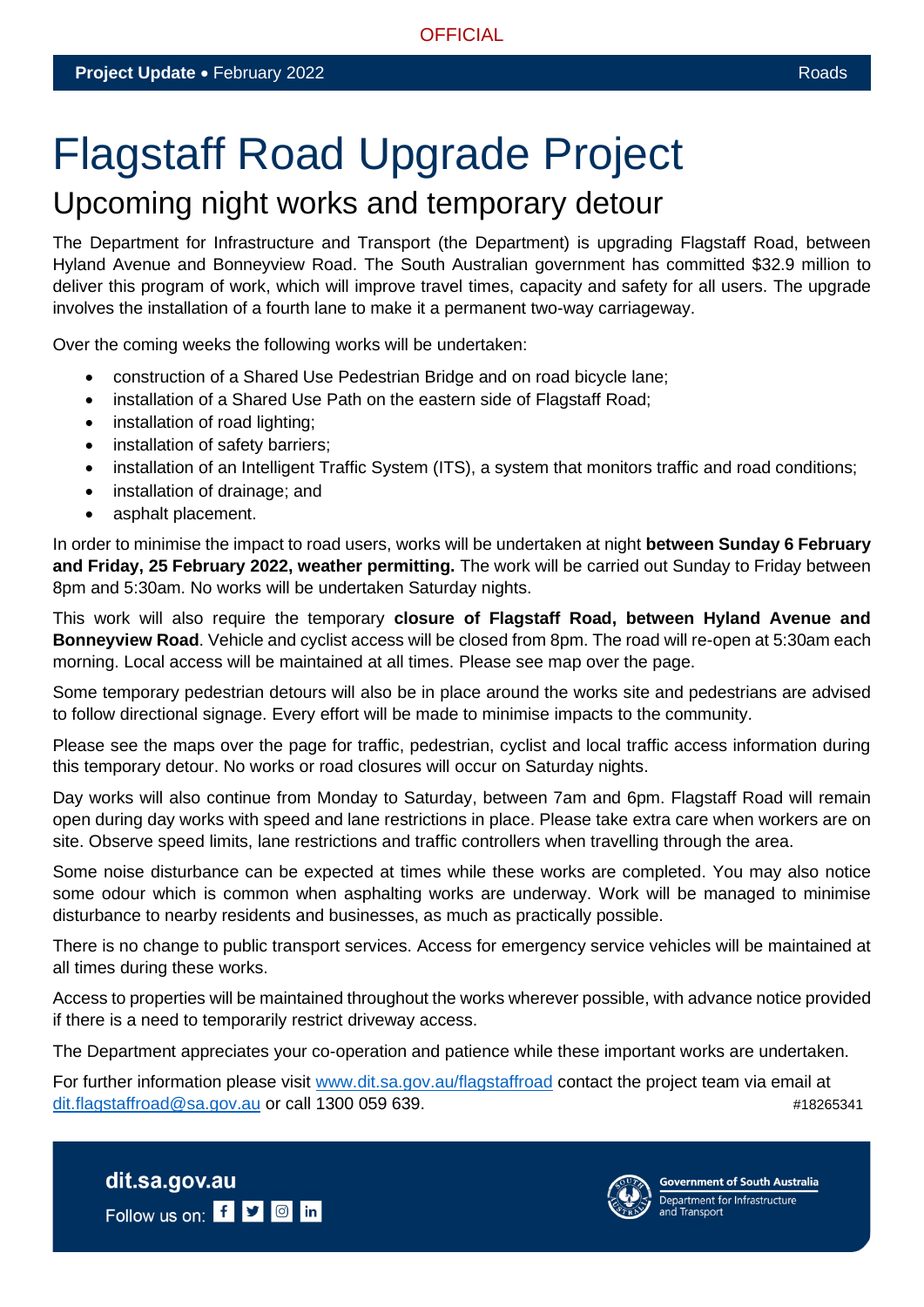### **OFFICIAL**

**Vehicle detours during night works from 8pm Sunday, 6 February to Friday, 25 February 2022, weather permitting**.

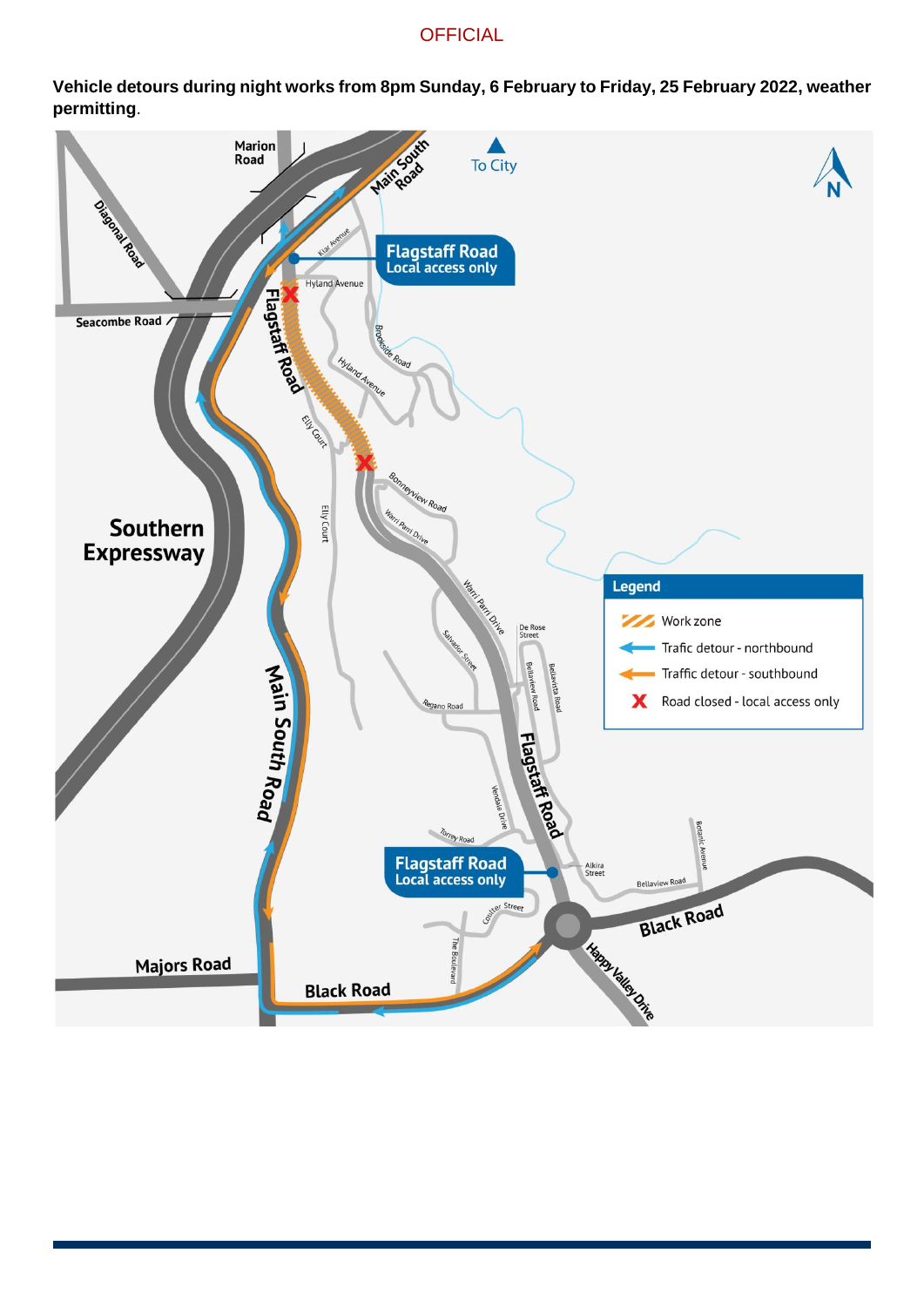#### **OFFICIAL**

**Local vehicle access during night works from 8pm Sunday, 6 February to Friday, 25 February 2022, weather permitting**.



Local access to Hyland Avenue, Elly Court and properties from number 2 to 20 Flagstaff Road will be via the southbound lane of Flagstaff Road. Traffic coming from Marion Road and northbound from Main South Road will be required to use the U-turn facility located on Main South Road at Riverside Drive, Bedford Park.

Exit from Hyland Avenue, Elly Court and properties from number 2 to 20 Flagstaff Road for local traffic can also be via the northbound lane of Flagstaff Road.

There is no change to public transport services.